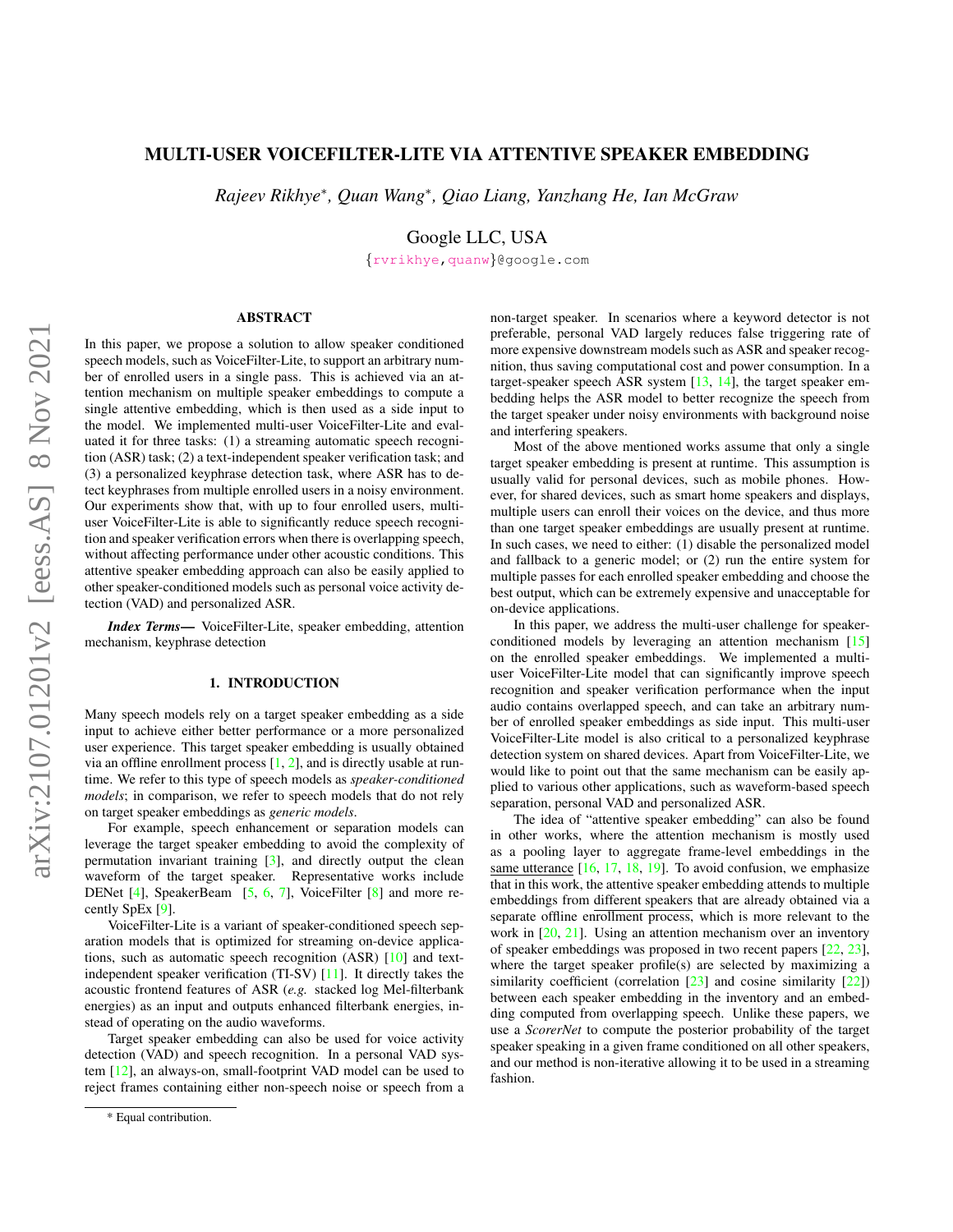<span id="page-1-0"></span>

<span id="page-1-2"></span>Fig. 1. Attentive speaker embedding in VoiceFilter-Lite. (a) Original VoiceFilter-Lite, where the d-vector of the single target speaker is frame-wise concatenated to the input features; (b) Multi-user VoiceFilter-Lite, where we support an arbitrary number  $N$  of dvectors (the target speaker embedding is included in these N dvectors).

### 2. METHODS

#### 2.1. Review of VoiceFilter-Lite

VoiceFilter-Lite is a targeted voice separation model for streaming on-device speech recognition [\[10\]](#page-6-9), as well as text-independent speaker verification (TI-SV) [\[11\]](#page-6-10). It assumes that the target speaker has completed an offline enrollment process, which uses a speaker recognition model (see Section [3.3\)](#page-3-0) to produce an aggregated embedding vector e that presents the voice characteristics of this speaker. In this work, we use the d-vector embedding [\[24\]](#page-6-23) trained with the generalized end-to-end extended-set softmax loss [\[25\]](#page-6-24).

Let  $\mathbf{x}^{(t)}$  be the input feature frame at time t. This feature is first frame-wise concatenated with the d-vector e, then fed into an LSTM network [\[26\]](#page-6-25) followed by a fully connected neural network to produce a mask  $y^{(t)}$  (see Fig. [1a\)](#page-1-0):

<span id="page-1-1"></span>
$$
\mathbf{y}^{(t)} = \text{FC} \circ \text{LSTM}(\text{Concat}(\mathbf{x}^{(t)}, \mathbf{e})). \tag{1}
$$

At runtime, the mask  $y^{(t)}$  is element-wise multiplied to the input  $\mathbf{x}^{(t)}$  to produce the final enhanced features. Separately, we also use another LSTM-based neural network followed by a fully connected layer to estimate the noise type (either overlapping or nonoverlapping speech) from the input  $\mathbf{x}^{(t)}$ . This noise type prediction is then used during inference to deactivate the VoiceFilter model when the input frame contains no overlapping speech. For more details, we refer the reader to [\[10\]](#page-6-9).

#### 2.2. Attentive embedding selection

In the multi-user scenario, we have multiple enrolled speaker embeddings  $e_1, e_2, \cdots, e_N$ . First, we use another small LSTM-based neural network which we refer to as the *PreNet* to compute a *key vector*  $\mathbf{k}^{(t)}$  for each frame:

$$
\mathbf{k}^{(t)} = \text{PreNet}(\mathbf{x}^{(t)}). \tag{2}
$$

We concatenate this key vector with each speaker embedding, and feed it as an input to a fully connected neural network which we refer to as the *ScorerNet* to produce attention scores  $s_i^{(t)} \in \mathbb{R}$ :

<span id="page-1-5"></span>
$$
s_i^{(t)} = \text{ScoreNet}(\text{Concat}(\mathbf{k}^{(t)}, \mathbf{e}_i)).
$$
 (3)

We use a softmax layer to convert these scores into attention weights  $\alpha_i^{(t)} > 0$ :

<span id="page-1-3"></span>
$$
\alpha_i^{(t)} = \frac{\exp(s_i^{(t)})}{\sum_{j=1}^N \exp(s_j^{(t)})}.
$$
\n(4)

And finally, the attentive speaker embedding  $e_{\text{att}}^{(t)}$  at time t is the weighted sum of all enrolled speaker embeddings:

<span id="page-1-4"></span>
$$
\mathbf{e}_{\text{att}}^{(t)} = \sum_{i=1}^{N} \alpha_i^{(t)} \cdot \mathbf{e}_i.
$$
 (5)

With the attentive speaker embedding, the rest of multi-user VoiceFilter-Lite is similar to the original VoiceFilter-Lite as de-scribed in Eq. [1](#page-1-1) (see Fig. [1b\)](#page-1-2):

$$
\mathbf{y}^{(t)} = \text{FC} \circ \text{LSTM}(\text{Concat}(\mathbf{x}^{(t)}, \mathbf{e}_{\text{att}}^{(t)})).
$$
 (6)

## 2.3. Loss function

The original VoiceFilter-Lite model is trained with two losses [\[10\]](#page-6-9):

- 1.  $L_{\text{asym}}$ : an asymmetric L2 loss for signal reconstruction;
- 2.  $L_{\text{noise}}$ : a noise type prediction loss for adaptive suppression at runtime.

For multi-user VoiceFilter-Lite, we introduce a new loss that measures how well the attentive embedding selection module attends to the correct target embedding:

$$
L_{\text{att}} = \sum_{t} ||\mathbf{e}_{\text{att}}^{(t)} - \mathbf{e}_{\text{tar}}||^2, \tag{7}
$$

where  $e_{\text{tar}} \in \{e_1, \dots, e_N\}$  is the target speaker embedding. The final loss for multi-user VoiceFilter-Lite training is then a linear combination of  $L_{\rm asym}$ ,  $L_{\rm noise}$ , and  $L_{\rm att}$ . The weights for this combination were determined by tuning performance on a validation set. We use the Adam optimizer [\[27\]](#page-6-26) to optimize our loss function.

### 2.4. Design philosophy

### *2.4.1. PreNet*

The purpose of the PreNet is to produce a key vector that represents the voice characteristics of the input features, similar to a speaker recognition neural network. Since both the PreNet and the main VoiceFilter-Lite network are based on low-level input features, it's possible to share common low-level layers between these two networks, such as 1-D convolutional layers.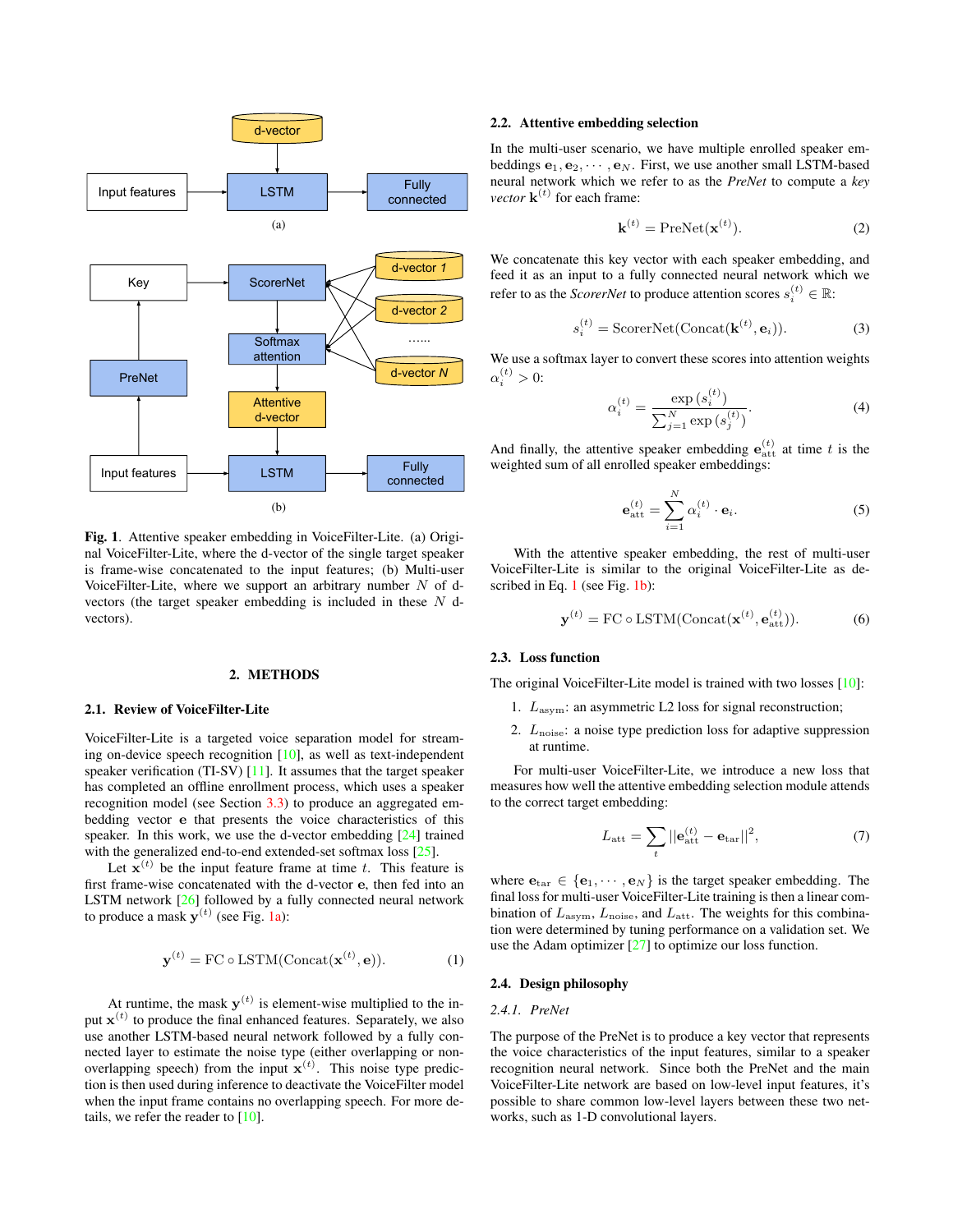

Fig. 2. Diagram of the personalized keyphrase detection system. The d-vector is obtained in a separate offline enrollment process.

### *2.4.2. Permutation invariance*

The softmax attention mechanism in Eq. [4](#page-1-3) and Eq. [5](#page-1-4) guarantees that the inference and training process of the model is invariant to permutations of the speaker embeddings. This is critical for efficient training.

An alternative solution we also considered is to directly concatenate all the enrolled speaker embeddings into a single super embedding:

$$
\mathbf{e}_{\text{sup}} = \text{Concat}(\mathbf{e}_1, \mathbf{e}_2, \cdots, \mathbf{e}_N),\tag{8}
$$

and replace the embedding in Eq. [1](#page-1-1) by this super embedding instead of an attentive embedding. This solution has several drawbacks compared with the attentive embedding solution:

- 1. Because  $\mathbf{e}_{\text{sup}}$  is a fixed dimension vector, it requires a fixed number of enrolled speakers N.
- 2. It is not permutation invariant. In other words, changing the order of two enrolled speaker embeddings will result in a different super embedding. Thus in the training process, each input needs to be transformed to all the  $N!$  permutations to make the model robust. This unnecessarily makes the learning problem much harder.

### *2.4.3. ScorerNet*

In Eq. [3,](#page-1-5) we use a dedicated small feedforward neural network *ScorerNet* to compute the attention scores. We prove that a simple cosine similarity (or dot-product) attention mechanism cannot be used for this problem.

*Proof.* Assume we can use a simple cosine similarity attention mechanism:

$$
s_i^{(t)} = \cos(\mathbf{k}^{(t)}, \mathbf{e}_i). \tag{9}
$$

Assume that the input contains speech from the target speaker A and an interference speaker B. Let  $e_A$  and  $e_B$  be the speaker embeddings of speaker A and speaker B, respectively.

In an effectively working model, because the input contains speech from the target speaker A, the attentive embedding must be close to the embedding of speaker A:

$$
\mathbf{e}_{\text{att}}^{(t)} \approx \mathbf{e}_A,\tag{10}
$$

thus

<span id="page-2-0"></span>
$$
\cos(\mathbf{k}^{(t)}, \mathbf{e}_A) \approx 1. \tag{11}
$$

Because the input also contains speech from speaker  $B$ , according to symmetry, we must also have:

<span id="page-2-1"></span>
$$
\cos(\mathbf{k}^{(t)}, \mathbf{e}_B) \approx 1. \tag{12}
$$

From Eq. [11](#page-2-0) and Eq. [12,](#page-2-1) we can easily infer that:

<span id="page-2-3"></span><span id="page-2-2"></span>
$$
\cos(\mathbf{e}_A, \mathbf{e}_B) \approx 1. \tag{13}
$$

However, because speaker  $A$  and speaker  $B$  are random different speakers, Eq. [13](#page-2-2) apparently does not hold. Thus, the hypothesis that a simple cosine similarity attention mechanism [\[22\]](#page-6-21) can be used is incorrect.  $\Box$ 

### *2.4.4. Practical considerations in TFLite implementation*

Although the multi-user VoiceFilter-Lite model supports an arbitrary number of enrolled speaker embeddings as side input, when implementing the model in TFLite, there are additional constraints. As TFLite currently does not support inputs with an unknown dimension, we have to pre-define a maximal number of enrolled speaker embeddings, *i.e.* N in our implementation.

At runtime, when the actual number of enrolled speakers is smaller than  $N$ , we use **all-zero vectors** as the embeddings of the missing speakers. At training time, we also randomly replace some actual speaker embeddings by all-zero vectors to simulate this scenario. As all valid speaker embeddings are  $\mathcal{L}_2$ -normalized unitlength vectors, an all-zero vector will not conflict with any actual speaker in the embedding space.

### 3. SYSTEM

#### 3.1. Personalized keyphrase detection

We use VoiceFilter-Lite as part of our streaming personalized keyphrase detection system, which is illustrated in Fig. [2.](#page-2-3) This system can be easily customized to accurately detect any phrase composed of words from a large vocabulary. The system is implemented with an end-to-end trained ASR model [\[28\]](#page-6-27) and a text-independent speaker verification model [\[24\]](#page-6-23). To address the challenge of detecting keyphrases under various noisy conditions, VoiceFilter-Lite is used as a speaker separation module in the feature frontend of the speaker verification model. In addition, an adaptive noise cancellation (ANC) algorithm [\[29,](#page-6-28) [30\]](#page-7-0) is included in the feature frontend of both ASR and speaker separation, which exploit cross-microphone noise coherence to reduce background noise. For further details, we refer readers to  $[11]$ .

# 3.2. Feature frontend

In our experiments, a shared feature frontend is used for all speech models including speech recognition, speaker recognition, and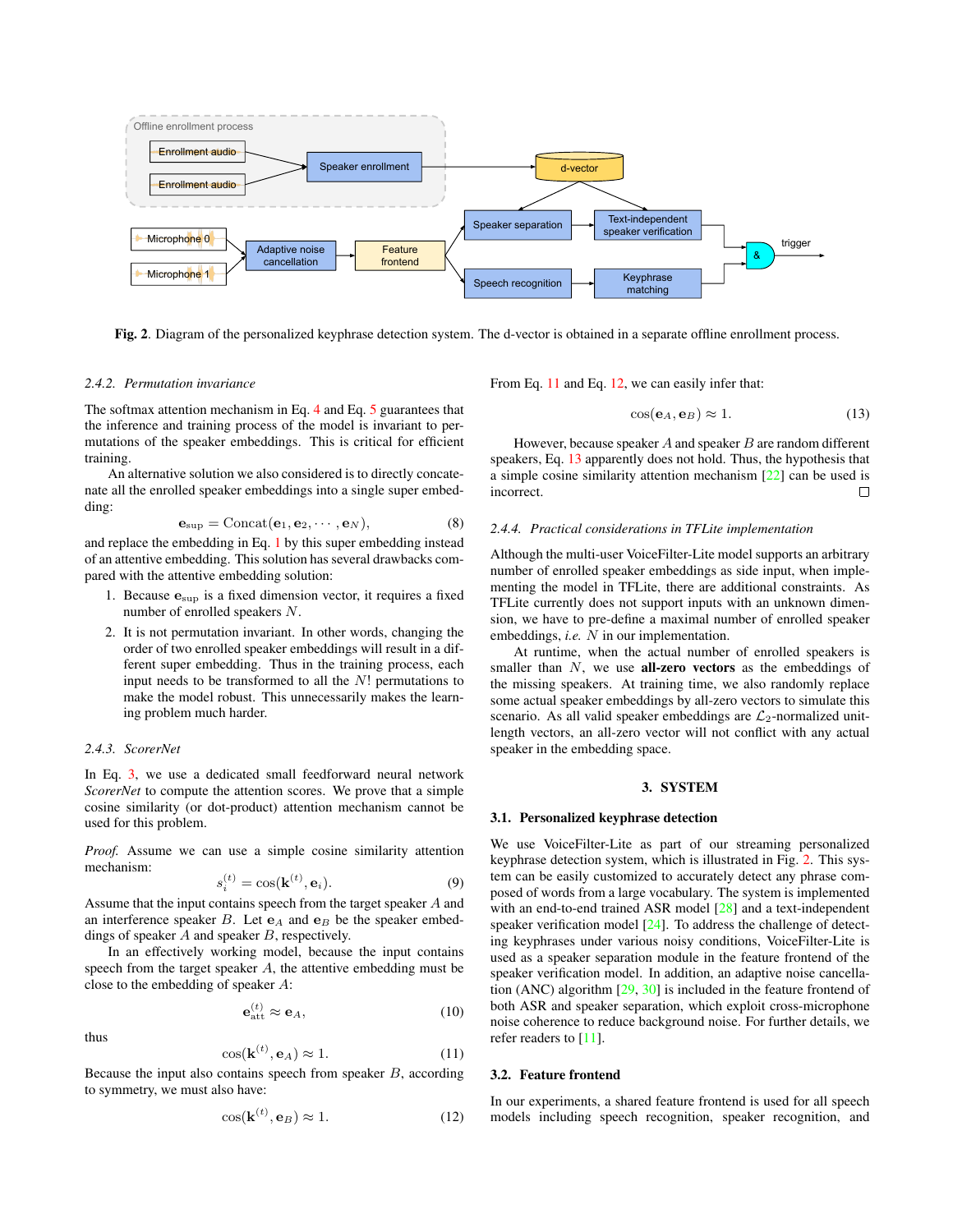| Model           | <b>Enrolled</b> | <b>Clean</b> |          | Non-speech noise $(1{\sim}10 \text{ dB})$ | Speech noise $(1 \sim 10$ dB) | <b>Size</b> |                  |  |
|-----------------|-----------------|--------------|----------|-------------------------------------------|-------------------------------|-------------|------------------|--|
|                 | users           |              | Additive | Reverb                                    | <b>Additive</b>               | Reverb      |                  |  |
| No VFL          |                 | 15.3         | 21.1     | 29.1                                      | 56.0                          | 54.5        | N/A              |  |
| Single-user VFL |                 | 15.3         | 21.1     | 29.0                                      | 31.3                          | 37.5        | $2.7 \text{ MB}$ |  |
| Multi-user VFL  |                 | 15.3         | 21.1     | 29.0                                      | 37.5                          | 42.0        |                  |  |
|                 |                 | 15.4         | 21.2     | 29.3                                      | 39.4                          | 43.0        | 3.3 MB           |  |
|                 |                 | 15.5         | 21.3     | 29.1                                      | 40.9                          | 44.7        |                  |  |
|                 |                 | 15.5         | 21.3     | 28.8                                      | 41.5                          | 44.9        |                  |  |

<span id="page-3-2"></span>Table 1. Word Error Rate (%) of streaming ASR system with different VoiceFilter-Lite (VFL) models and different number of enrolled users. The ASR model is trained on multi-domain data, and evaluated on vendor-collected speech queries.

VoiceFilter-Lite. This frontend first applies automatic gain control [\[31\]](#page-7-1) to the input audio, then extracts 32ms-long Hanningwindowed frames with a step of 10ms. For each frame, 128 dimensional log Mel-filterbank energies (LFBE) are computed in the range between 125Hz and 7500Hz. These filterbank energies are then stacked by 4 frames and subsampled by 3 frames, resulting in final features of 512 dimensions with a frame rate of 30ms.

### <span id="page-3-0"></span>3.3. Speaker recognition

The speaker embeddings, *a.k.a.* d-vectors, are computed using a text-independent speaker recognition model trained with the generalized end-to-end extended-set softmax loss [\[24,](#page-6-23) [25\]](#page-6-24). Most of our training data are from a vendor collected multi-language speech query dataset covering 37 locales. We also added public datasets including LibriVox, CN-Celeb [\[32\]](#page-7-2), TIMIT [\[33\]](#page-7-3), and VCTK [\[34\]](#page-7-4) to the training data for domain robustness. Multi-style training (MTR)  $[35, 36, 37]$  $[35, 36, 37]$  $[35, 36, 37]$  $[35, 36, 37]$  $[35, 36, 37]$  with SNR ranging from 3dB to 15dB is applied during the training process for noise robustness. The speaker recognition model has 3 LSTM layers each with 768 nodes and a projection size of 256. The output of the last LSTM layer is then linearly transformed to the final 256-dimension d-vector.

### 3.4. VoiceFilter-Lite

The VoiceFilter-Lite model has 3 LSTM layers, each with 256 nodes, and a final fully connected layer with sigmoid activation. The noise type prediction network 2 LSTM layers, each with 128 nodes, and a fully connected layer with 64 nodes. In the multi-user setup, the PreNet has 3 LSTM layers, each with 128 nodes; the ScorerNet has two feedforward layers, each with 128 nodes. The new layers in PreNet and ScorerNet increased the quantized [\[38,](#page-7-8) [39\]](#page-7-9) model size from the original 2.7MB to 3.3MB.

The training data of the VoiceFilter-Lite model consist of: (1) The LibriSpeech training set [\[40\]](#page-7-10); and (2) a vendor-collected dataset of realistic English speech queries. For more details on VoiceFilter-Lite, please refer to  $[10]$  and  $[11]$ .

### 4. EXPERIMENTS

### <span id="page-3-3"></span>4.1. Multi-talker speech recognition

Our first group of experiments focuses on using VoiceFilter-Lite to improve streaming on-device ASR, especially for overlapped speech. Similar evaluations had been done in [\[10\]](#page-6-9) for single-user cases. We use Word Error Rate (WER) as our metrics of ASR.

### <span id="page-3-4"></span>*4.1.1. Datasets*

For easier comparisons with previous work, instead of using the ASR model from the keyphrase detection system, here we use the same ASR model as the one described in [\[10\]](#page-6-9). This is an on-device streaming RNN-transducer model [\[41,](#page-7-11) [28\]](#page-6-27) trained with data from multiple domains including YouTube and anonymized voice search. We evaluate this ASR model on a vendor-collected dataset of realistic speech queries, which consists of about 20,000 utterances from 230 speakers.

During evaluation, we apply different noise sources and room configurations to the data. We use "Clean" to denote the original non-noisified data, although they could be quite noisy already. The non-speech noise source consists of ambient noises recorded in cafes, vehicles, and quiet environments, as well as audio clips of music and sound effects downloaded from Getty Images<sup>[1](#page-3-1)</sup>. The speech noise source is a distinct development set without overlapping speakers from the testing set. We evaluate with two types of room conditions: "Additive" means directly adding the noise waveform to the clean waveform; "Reverb" consists of 3 million convolutional room impulse responses generated by a room simulator [\[37\]](#page-7-7). Each noise source was then applied to each utterance with an SNR that was drawn from a uniform distribution from 1dB to 10dB for both additive and reverberant conditions.

### <span id="page-3-5"></span>*4.1.2. Results*

The evaluation results are shown in Table [1.](#page-3-2) From the table, we can see that multi-user VoiceFilter-Lite has similar performance as single-user VoiceFilter-Lite: under clean and non-speech noise conditions, there is no degradation in ASR performance; whereas under speech noise conditions, WER is significantly reduced. Unlike single-user VoiceFilter-Lite, multi-user VoiceFilter-Lite is able to work when there are multiple enrolled users. However, we observed that increasing the number of enrolled users decreased the WER improvement under speech noise conditions. This is because selecting the correct enrolled speaker in the presence of speech background noise is a hard problem.

### *4.1.3. Other observations*

The PreNet and ScorerNet modules in Fig. [1b](#page-1-2) can be viewed as a student network that attempts to distill some knowledge [\[42\]](#page-7-12) from the speaker recognition network described in Section [3.3.](#page-3-0) However, VoiceFilter-Lite applies to each frame of the input, but it can be very difficult to recognize the correct speaker on early frames of the input. During the training process, we observed that the values of most of the attention weights  $\alpha_i^{(t)}$  are close to 0, with just one close to 1,

<span id="page-3-1"></span><sup>1</sup><https://www.gettyimages.com/about-music>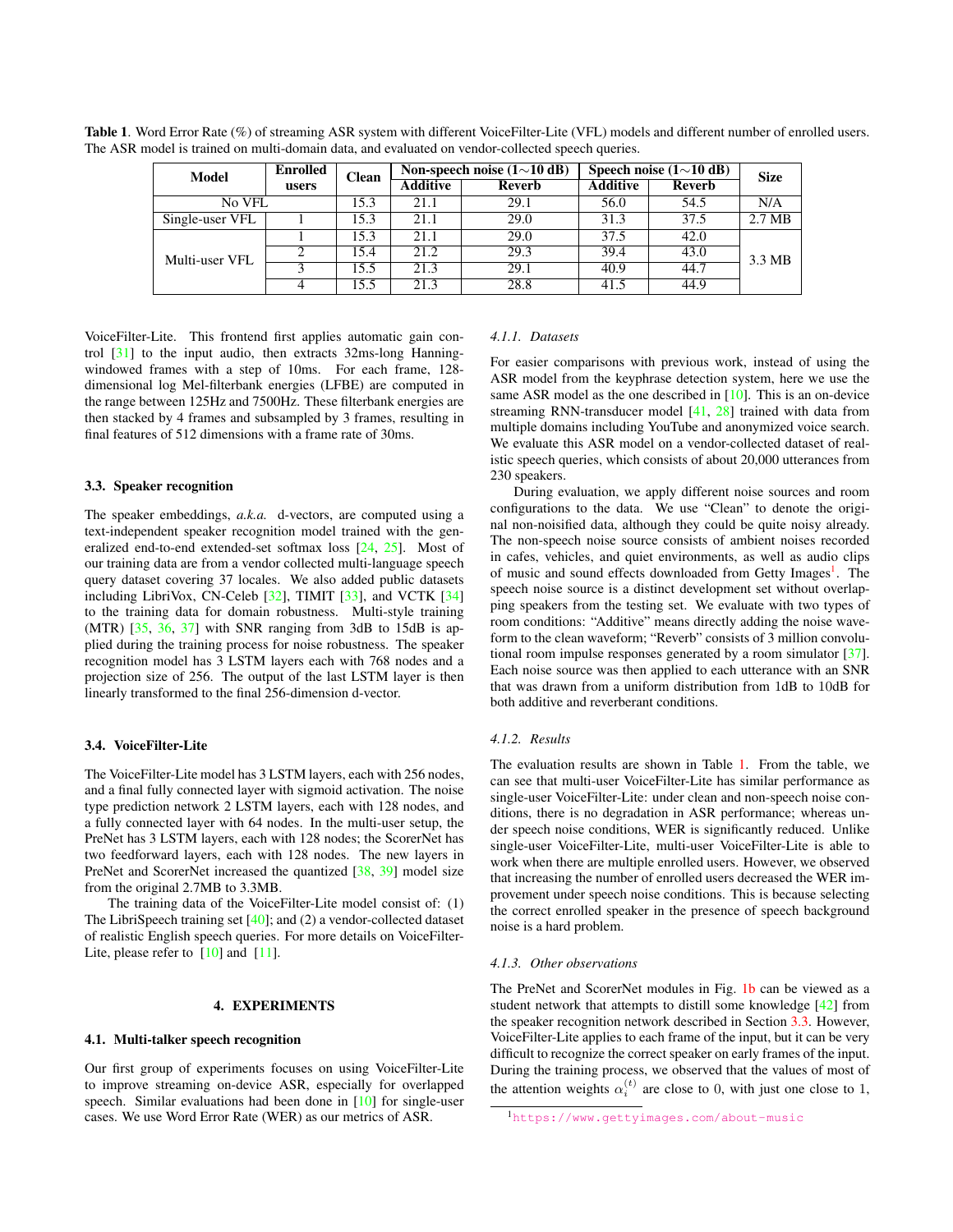suggesting that the attention mechanism learns to correctly select one out of the N speaker profiles.

### 4.2. Multi-talker speaker verification

Our second group of experiments focuses on addressing the multitalker speaker verification challenge, especially for the *multi-user multi-talker* case. For example, when both speaker A and speaker B enroll their voices on the device (multi-user), and at runtime, speaker A and speaker  $C$  speaks at the same time (multi-talker), we expect the speaker verification system to accept the input because it contains speech from one of the enrolled users (speaker A).

We evaluate the standard speaker verification task under various noise conditions with: (1) no VoiceFilter-Lite model; (2) singleuser VoiceFilter-Lite model; (3) multi-user VoiceFilter-Lite model for single enrolled user; (4) multi-user VoiceFilter-Lite model for multiple enrolled users. Similar to the experiments in Section [4.1,](#page-3-3) the noise source can be either non-speech noise or an interfering speaker, and the room condition can be either additive or reverberant to simulate both near-field and far-field devices. The speaker verification model being evaluated is the same model which we used to generate the d-vectors for VoiceFilter-Lite, as described in Section [3.3.](#page-3-0)

### *4.2.1. Datasets*

For this speaker verification evaluation, we use a vendor-provided English speech query dataset. The enrollment list comprises 8,069 utterances from 1,434 speakers, while the test list comprises 194,890 utterances from 1,241 speakers. The interfering speech are from a separate English dev-set consisting of 220,092 utterances from 958 speakers. The non-speech noise and room impulse responses are the same as described in Section [4.1.1.](#page-3-4)

### *4.2.2. Results*

The evaluation results are shown in Table [2.](#page-5-0) From the table, we see that for clean and non-speech noise conditions, the EER of the speaker verification system does not change much when we apply single-user or multi-user VoiceFilter-Lite in the feature frontend.

When there is speech noise, single-user VoiceFilter-Lite provides the biggest improvement. The improvement of multi-user VoiceFilter-Lite is smaller than single-user model, but still quite significant compared to the no VoiceFilter-Lite case. Similar to what we previously observed in Section [4.1.2,](#page-3-5) when the number of enrolled users increases, the performance of multi-user VoiceFilter-Lite degrades as the problem becomes harder.

### 4.3. Keyphrase detection in the presence of ambient noise

We previously demonstrated that one application of speaker separation using VoiceFilter-Lite is to reduce false rejects in a personalized keyphrase detection system when the background contains speech noise [\[11\]](#page-6-10). Specifically, by placing VoiceFilter-Lite in the feature frontend of speaker verification, we can mitigate speaker identification errors due to interfering speech, and as a result reduce false rejections. Thus, in our last group of experiments, we evaluate the overall performance of the personalized keyphrase detection system with multiple enrolled speakers under various background noise conditions. Specifically, we evaluate based on the following two metrics: (1) the number of false acceptance per hour (FA/h), which measures how many keyphrases are incorrectly accepted by the system; and (2) the false rejection rate (FRR), which measures the percentage of true keyphrases that are ignored by the system.

# *4.3.1. Datasets*

To evaluate FA/h, we used a dataset consisting of 156 hours of English speech from curated and hand-annotated YouTube videos [\[43\]](#page-7-13). This dataset is designed to mimic television/radio noise, and contains no true keyphrases. As such, phrases in this dataset that trigger the detection system are considered false accepts.

To evaluate FRR, we used a set of vendor-provided keyphrases consisting of 61,555 utterances from 250 speakers with an average of 240 utterances per speaker. This dataset contained commonly used keyphrases such as "remind me to set an alarm", "turn off the lights", and "set a timer".

For both evaluations, we first selected four speakers at random from the vendor-provided dataset. Next, for each speaker, we generated d-vectors from four standard enrollment utterances (*e.g.* "Hey Google, remind me to water my plants"). The number of speakers enrolled however varied depending on the model. For example, to test a 4-user VoiceFilter-Lite, we enrolled all four speakers, while to test the 1-user VoiceFilter-Lite model, we enrolled just a single speaker and appended three all-zero vectors to that embedding. FRR evaluation was performed on utterances from all four speakers, such that all models were evaluated on the same number of utterances. We repeated this process for all 4-speaker combinations in our dataset. In order to mimic ambient conditions, we augmented the dataset with either speech or non-speech background noise with reverberation at three different SNR levels using MTR. Therefore the speech background noise condition contains overlapping speech from both the enrolled and non-enrolled speakers. The "Clean" condition in Table [3](#page-5-1) refers to data that is not augmented.

### *4.3.2. Results*

The overall end-to-end performance of our keyphrase detection system is shown in Table [3.](#page-5-1) We observed that including speaker verification with either a single-user or a multi-user VoiceFilter-Lite model with one enrolled user significantly decreased FA/h from 0.275 to 0.00985 (rel. 96.4%). With more than one enrolled speaker, there is a greater likelihood of falsely identifying the speaker on the YouTube negative dataset, leading to a marginal increase in the FA/h to 0.0346 in the 4-user case. Despite this increase, speaker verification with VoiceFilter-Lite in its feature frontend is sufficient to significantly reduce false triggering.

As we have demonstrated previously [\[11\]](#page-6-10), adding speaker verification to the keyphrase detection system increased FRR by 30.8% in the multi-talker and  $7.09\%$  in the non-speech case (SNR = 0dB). This was primarily due to incorrect speaker verification, rather than incorrect speech recognition. This increase in FRR was larger when four speakers were enrolled. Adding a single-user VoiceFilter-Lite model to the feature frontend of speaker verification reduced the FRR from 78.5% to 60.8%, resulting in a 22.5% reduction in FRR in the  $SNR = 0$ dB multi-talker case relative to the model with only speaker verification. Similarly, when we enroll only one user, the multi-user VoiceFilter-Lite model reduces FRR to 62.1% (rel. 20.1%). This suggests that the single-user and a multi-user VoiceFilter-Lite model with a single enrolled user perform similarly under these conditions. Furthermore, we observe that both the single-user and multi-user VoiceFilter-Lite models perform similarly in the presence of non-speech background noise.

Interestingly, as we enroll more users with the multi-user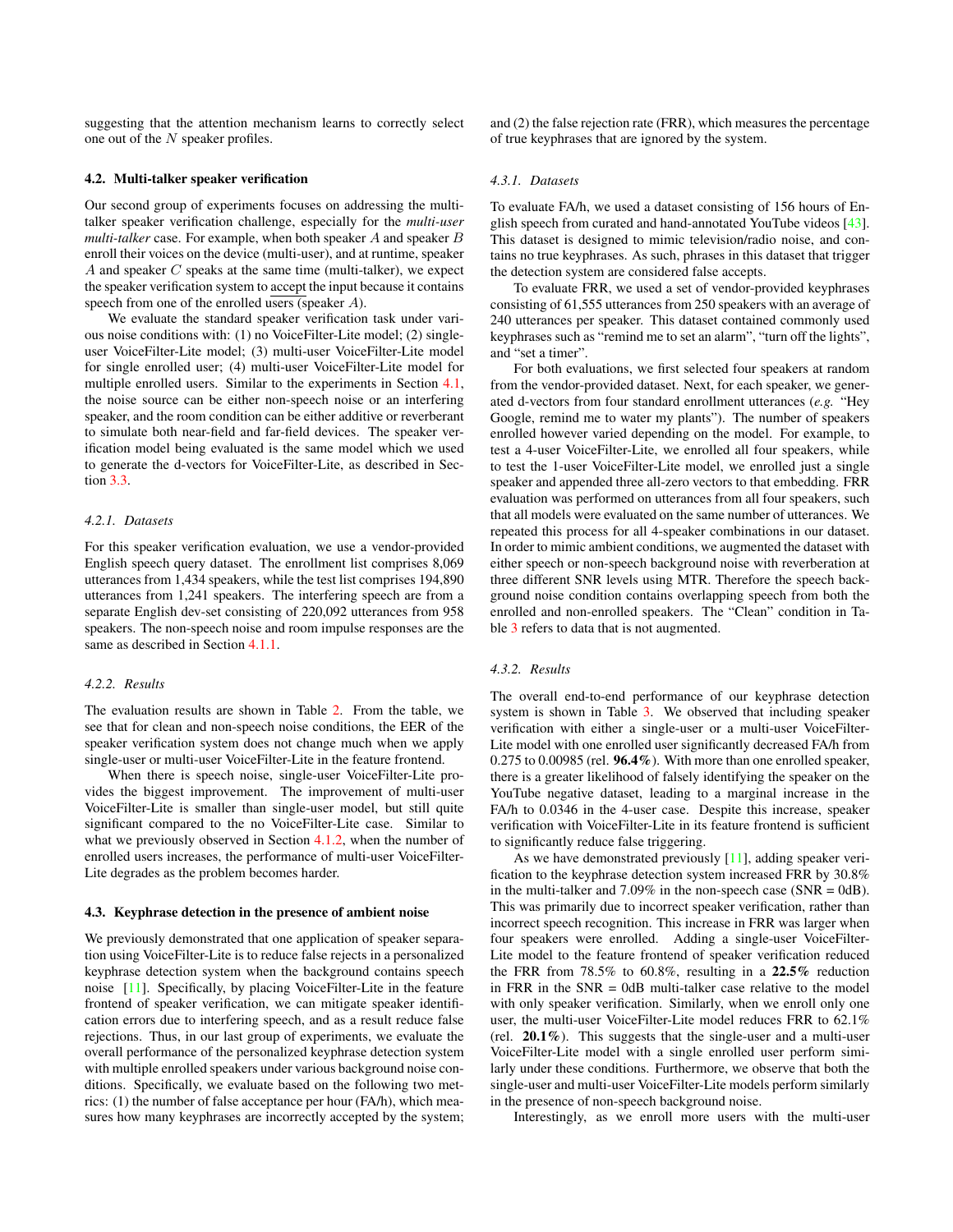<span id="page-5-0"></span>Table 2. Equal Error Rate (%) of our speaker verification system with different VoiceFilter-Lite (VFL) models and different number of enrolled users. Note that the number of users in this table is only for VFL, not for speaker verification. Speaker verification uses a predefined list of enrollment utterances.

|              |          |                    | EER $(\%)$     |                        |                       |         |         |         |  |  |
|--------------|----------|--------------------|----------------|------------------------|-----------------------|---------|---------|---------|--|--|
| <b>Noise</b> | Room     | <b>SNR</b><br>(dB) | N <sub>0</sub> | <b>Single-user VFL</b> | <b>Multi-user VFL</b> |         |         |         |  |  |
| source       |          |                    | VFL            | 1 user                 | 1 user                | 2 users | 3 users | 4 users |  |  |
| Clean        |          |                    | 0.71           | 0.71                   | 0.71                  | 0.72    | 0.72    | 0.72    |  |  |
| Non-speech   | Additive | $-5$               | 5.05           | 4.99                   | 5.03                  | 5.04    | 5.05    | 5.05    |  |  |
|              |          | $\Omega$           | 2.20           | 2.19                   | 2.21                  | 2.21    | 2.22    | 2.22    |  |  |
|              |          | 5                  | 1.47           | 1.47                   | 1.49                  | 1.49    | 1.50    | 1.49    |  |  |
|              | Reverb   | $-5$               | 7.76           | 7.65                   | 7.65                  | 7.76    | 7.75    | 7.78    |  |  |
|              |          | $\Omega$           | 3.66           | 3.64                   | 3.70                  | 3.64    | 3.65    | 3.69    |  |  |
|              |          | 5                  | 2.09           | 2.03                   | 2.06                  | 2.06    | 2.12    | 2.07    |  |  |
| Speech       | Additive | $-5$               | 12.27          | 4.04                   | 7.32                  | 9.34    | 10.36   | 10.99   |  |  |
|              |          | $\Omega$           | 8.21           | 2.45                   | 3.90                  | 5.18    | 5.73    | 6.10    |  |  |
|              |          | 5                  | 5.15           | 1.68                   | 2.19                  | 2.78    | 3.01    | 3.14    |  |  |
|              | Reverb   | $-5$               | 17.08          | 6.28                   | 10.76                 | 13.03   | 14.11   | 14.60   |  |  |
|              |          | $\Omega$           | 10.87          | 3.50                   | 5.77                  | 7.15    | 7.87    | 8.19    |  |  |
|              |          | 5                  | 6.42           | 2.18                   | 3.19                  | 3.81    | 4.17    | 4.37    |  |  |

<span id="page-5-1"></span>Table 3. End-to-end performance of our keyphrase detection on a variety of datasets with single- and multi-user VoiceFilter-Lite (VFL) models. Only the reverberant room condition is considered. The number of users are the number of enrolled speakers. SV, speaker verification.

| <b>Noise</b>                                                         | <b>SNR</b> | N <sub>0</sub> | <b>No VFL</b> |         | Single-user VFL | <b>Multi-user VFL</b> |         |         |         |  |  |
|----------------------------------------------------------------------|------------|----------------|---------------|---------|-----------------|-----------------------|---------|---------|---------|--|--|
| <b>Source</b>                                                        | (dB)       | SV             | 1 user        | 4 users | 1 user          | 1 user                | 2 users | 3 users | 4 users |  |  |
| Vendor-provided keyphrase queries                                    |            |                |               |         |                 |                       |         |         |         |  |  |
| False Rejection Rate $(\% )$                                         |            |                |               |         |                 |                       |         |         |         |  |  |
| Clean                                                                |            | 4.23           | 4.23          | 4.36    | 4.23            | 4.30                  | 4.30    | 4.30    | 4.30    |  |  |
| Non-speech                                                           | $-5$       | 21.8           | 23.6          | 24.6    | 23.6            | 24.1                  | 24.5    | 24.5    | 24.5    |  |  |
|                                                                      | $\Omega$   | 7.62           | 8.16          | 8.58    | 8.16            | 8.22                  | 8.25    | 8.25    | 8.25    |  |  |
|                                                                      | 5          | 3.63           | 3.72          | 3.90    | 3.72            | 3.75                  | 3.84    | 3.84    | 3.84    |  |  |
| Speech                                                               | $-5$       | 82.1           | 93.7          | 94.6    | 82.1            | 84.6                  | 85.1    | 88.4    | 89.4    |  |  |
|                                                                      | $\Omega$   | 60.8           | 78.5          | 79.5    | 60.8            | 62.1                  | 65.8    | 67.4    | 69.8    |  |  |
|                                                                      | 5          | 22.6           | 28.4          | 29.5    | 22.6            | 23.1                  | 24.1    | 25.2    | 25.2    |  |  |
| YouTube (no queries)                                                 |            |                |               |         |                 |                       |         |         |         |  |  |
| <b>False Acceptance / hour</b>                                       |            |                |               |         |                 |                       |         |         |         |  |  |
| 0.275<br>0.00985<br>0.00985<br>0.0346<br>0.0197<br>0.0346<br>0.00985 |            |                |               |         |                 | 0.0346                |         |         |         |  |  |

VoiceFilter-Lite model, we notice an increase in FRR relative to the single-user VoiceFilter-Lite model for both speech and nonspeech noise conditions. This is because the attention mechanism now has to select between multiple speakers in the presence of background noise, which is a fundamentally difficult problem especially if the speakers have similar vocal patterns. However, despite this degradation in performance, the multi-user VoiceFilter-Lite with 4 enrolled users has a lower FRR (rel.  $12.2\%$ , SNR = 0dB speech case) than the 4-user system without VoiceFilter-Lite.

Altogether, we demonstrate that by using an attention mechanism to select between  $N$  user embeddings, we can extend the benefit of having a VoiceFilter-Lite speaker separation model in the speaker verification feature frontend to multiple enrolled users. This system will greatly reduce both false triggering and false rejections in the presence of ambient noise.

## 5. CONCLUSIONS

In this paper, we describe a generic solution that allows speakerconditioned speech models to support scenarios where multiple users have enrolled their voices. This is a very common use case for shared devices, such as smart home speakers. The core idea is to build a permutation-invariant attentive speaker embedding from all enrolled speaker embeddings. We implemented this idea for VoiceFilter-Lite, a streaming target voice separation model for on-device ASR and speaker verification. Experiments show that our multi-user VoiceFilter-Lite model is able to significantly reduce multi-talker speech recognition and speaker verification errors with up to four enrolled users. At the same time, the improvement becomes less when the number of enrolled users increases, as the problem also becomes more difficult.

One future research direction would be to explore alternative implementations of the attention mechanism to ensure that the correct target speaker profile is selected on each trial and to better match the multi-user VoiceFilter-Lite performance with single-user models. Another interesting future direction would to extend this multi-user VoiceFilter-Lite model to separate speech from two enrolled users if they talk simultaneously. Besides this, the same multi-user solution for VoiceFilter-Lite can be easily used for other speaker-conditioned speech models, such as personal VAD and personalized ASR.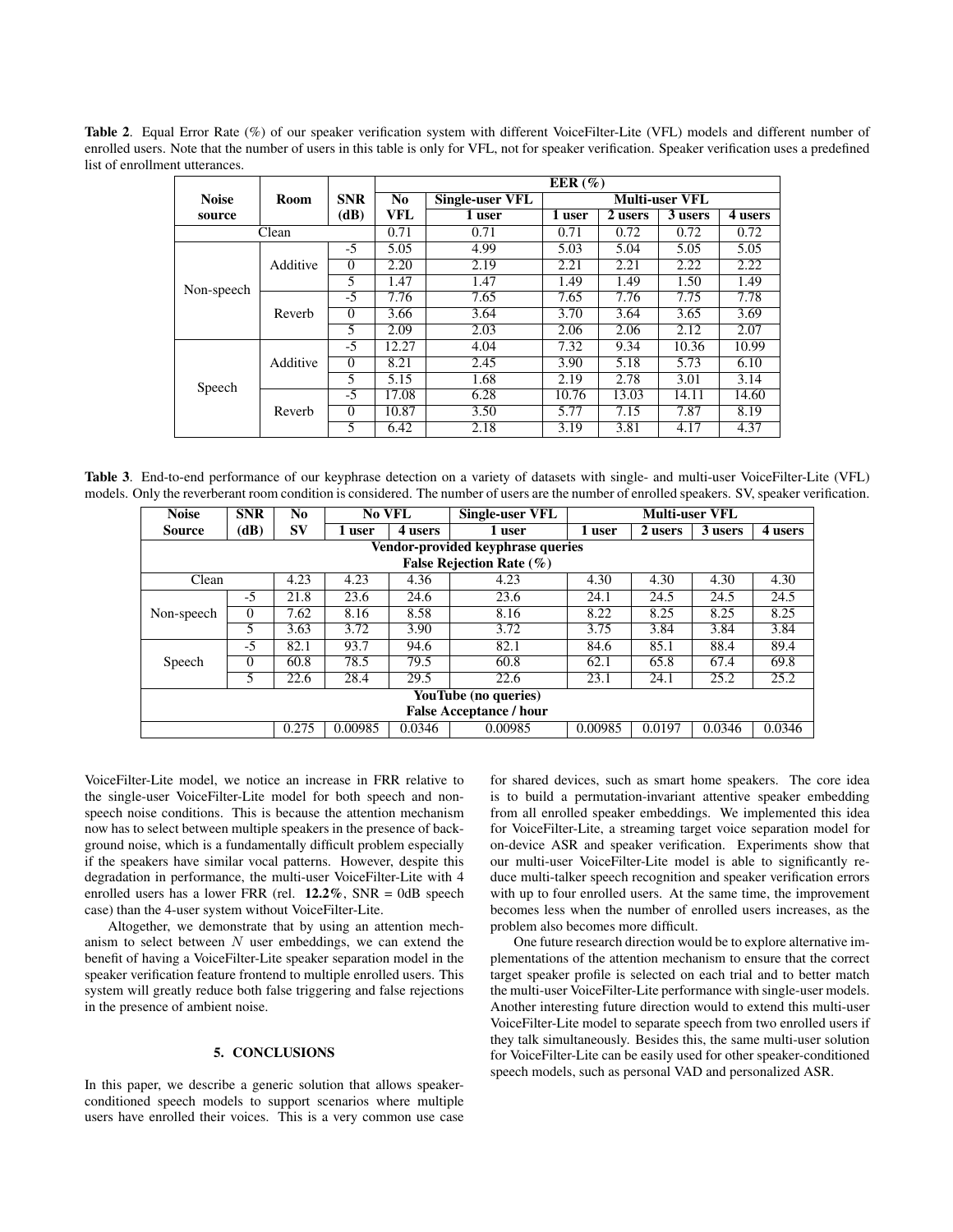### 6. REFERENCES

- <span id="page-6-0"></span>[1] Natasha Jensen, "More ways to fine tune Google Assistant for you," Google Assistant Blog, April 2020.
- <span id="page-6-1"></span>[2] Quan Wang and Ignacio Lopez Moreno, "Version control of speaker recognition systems," *arXiv preprint arXiv:2007.12069*, 2020.
- <span id="page-6-2"></span>[3] Dong Yu, Morten Kolbæk, Zheng-Hua Tan, and Jesper Jensen, "Permutation invariant training of deep models for speakerindependent multi-talker speech separation," in *ICASSP*. IEEE, 2017, pp. 241–245.
- <span id="page-6-3"></span>[4] Jun Wang, Jie Chen, Dan Su, Lianwu Chen, Meng Yu, Yanmin Qian, and Dong Yu, "Deep extractor network for target speaker recovery from single channel speech mixtures," in *Proc. Interspeech*, 2018, pp. 307–311.
- <span id="page-6-4"></span>[5] Katerina Zmolikova, Marc Delcroix, Keisuke Kinoshita, Takuya Higuchi, Atsunori Ogawa, and Tomohiro Nakatani, "Speaker-aware neural network based beamformer for speaker extraction in speech mixtures," in *Proc. Interspeech*, 2017.
- <span id="page-6-5"></span>[6] Kateřina Žmolíková, Marc Delcroix, Keisuke Kinoshita, Takuya Higuchi, Atsunori Ogawa, and Tomohiro Nakatani, "Learning speaker representation for neural network based multichannel speaker extraction," in *ASRU workshop*. IEEE, 2017, pp. 8–15.
- <span id="page-6-6"></span>[7] Marc Delcroix, Katerina Zmolikova, Keisuke Kinoshita, Atsunori Ogawa, and Tomohiro Nakatani, "Single channel target speaker extraction and recognition with speaker beam," in *ICASSP*. IEEE, 2018, pp. 5554–5558.
- <span id="page-6-7"></span>[8] Quan Wang, Hannah Muckenhirn, Kevin Wilson, Prashant Sridhar, Zelin Wu, John R. Hershey, Rif A. Saurous, Ron J. Weiss, Ye Jia, and Ignacio Lopez Moreno, "VoiceFilter: Targeted voice separation by speaker-conditioned spectrogram masking," in *Proc. Interspeech*, 2019, pp. 2728–2732.
- <span id="page-6-8"></span>[9] Chenglin Xu, Wei Rao, Eng Siong Chng, and Haizhou Li, "Spex: Multi-scale time domain speaker extraction network," *IEEE/ACM Transactions on Audio, Speech, and Language Processing*, vol. 28, pp. 1370–1384, 2020.
- <span id="page-6-9"></span>[10] Quan Wang, Ignacio Lopez Moreno, Mert Saglam, Kevin Wilson, Alan Chiao, Renjie Liu, Yanzhang He, Wei Li, Jason Pelecanos, Marily Nika, and Alexander Gruenstein, "VoiceFilter-Lite: Streaming targeted voice separation for on-device speech recognition," in *Proc. Interspeech*, 2020, pp. 2677–2681.
- <span id="page-6-10"></span>[11] Rajeev Rikhye, Quan Wang, Qiao Liang, Yanzhang He, Ding Zhao, Arun Narayanan, Ian McGraw, et al., "Personalized keyphrase detection using speaker and environment information," in *Proc. Interspeech*, 2021.
- <span id="page-6-11"></span>[12] Shaojin Ding, Quan Wang, Shuo-yiin Chang, Li Wan, and Ignacio Lopez Moreno, "Personal VAD: Speaker-conditioned voice activity detection," in *Proc. Odyssey 2020 The Speaker and Language Recognition Workshop*, 2020.
- <span id="page-6-12"></span>[13] Pavel Denisov and Ngoc Thang Vu, "End-to-end multi-speaker speech recognition using speaker embeddings and transfer learning," in *Proc. Interspeech*, 2019, pp. 4425–4429.
- <span id="page-6-13"></span>[14] Jiatong Shi, Chunlei Zhang, Chao Weng, Shinji Watanabe, Meng Yu, and Dong Yu, "Improving rnn transducer with target speaker extraction and neural uncertainty estimation," in *ICASSP*. IEEE, 2021, pp. 6908–6912.
- <span id="page-6-14"></span>[15] Ashish Vaswani, Noam Shazeer, Niki Parmar, Jakob Uszkoreit, Llion Jones, Aidan N Gomez, Lukasz Kaiser, and Illia Polosukhin, "Attention is all you need," in *Advances in neural information processing systems*, 2017, pp. 5998–6008.
- <span id="page-6-15"></span>[16] Qiongqiong Wang, Koji Okabe, Kong Aik Lee, Hitoshi Yamamoto, and Takafumi Koshinaka, "Attention mechanism in speaker recognition: What does it learn in deep speaker embedding?," in *2018 IEEE Spoken Language Technology Workshop (SLT)*. IEEE, 2018, pp. 1052–1059.
- <span id="page-6-16"></span>[17] FA Rezaur rahman Chowdhury, Quan Wang, Ignacio Lopez Moreno, and Li Wan, "Attention-based models for textdependent speaker verification," in *ICASSP*. IEEE, 2018, pp. 5359–5363.
- <span id="page-6-17"></span>[18] Nguyen Nang An, Nguyen Quang Thanh, and Yanbing Liu, "Deep cnns with self-attention for speaker identification," *IEEE Access*, vol. 7, pp. 85327–85337, 2019.
- <span id="page-6-18"></span>[19] Chenglin Xu, Wei Rao, Jibin Wu, and Haizhou Li, "Target speaker verification with selective auditory attention for single and multi-talker speech," *arXiv preprint arXiv:2103.16269*, 2021.
- <span id="page-6-19"></span>[20] Jia Pan, Diyuan Liu, Genshun Wan, Jun Du, Qingfeng Liu, and Zhongfu Ye, "Online speaker adaptation for lvcsr based on attention mechanism," in *2018 Asia-Pacific Signal and Information Processing Association Annual Summit and Conference (APSIPA ASC)*. IEEE, 2018, pp. 183–186.
- <span id="page-6-20"></span>[21] Genshun Wan, Jia Pan, Qingran Wang, Jianqing Gao, and Zhongfu Ye, "Speaker adaptive training for speech recognition based on attention-over-attention mechanism.," in *Prod. Interspeech*, 2020, pp. 1251–1255.
- <span id="page-6-21"></span>[22] Naoyuki Kanda, Yashesh Gaur, Xiaofei Wang, Zhong Meng, Zhuo Chen, Tianyan Zhou, and Takuya Yoshioka, "Joint speaker counting, speech recognition, and speaker identification for overlapped speech of any number of speakers," *arXiv preprint arXiv:2006.10930*, 2020.
- <span id="page-6-22"></span>[23] Peidong Wang, Zhuo Chen, DeLiang Wang, Jinyu Li, and Yifan Gong, "Speaker separation using speaker inventories and estimated speech," *arXiv preprint arXiv:2010.10556*, 2020.
- <span id="page-6-23"></span>[24] Li Wan, Quan Wang, Alan Papir, and Ignacio Lopez Moreno, "Generalized end-to-end loss for speaker verification," in *ICASSP*. IEEE, 2018, pp. 4879–4883.
- <span id="page-6-24"></span>[25] Jason Pelecanos, Quan Wang, and Ignacio Lopez Moreno, "Dr-Vectors: Decision residual networks and an improved loss for speaker recognition," in *Proc. Interspeech*, 2021.
- <span id="page-6-25"></span>[26] Sepp Hochreiter and Jürgen Schmidhuber, "Long short-term memory," *Neural computation*, vol. 9, no. 8, pp. 1735–1780, 1997.
- <span id="page-6-26"></span>[27] Diederik P Kingma and Jimmy Ba, "Adam: A method for stochastic optimization," *arXiv preprint arXiv:1412.6980*, 2014.
- <span id="page-6-27"></span>[28] Yanzhang He, Tara N Sainath, Rohit Prabhavalkar, Ian Mc-Graw, Raziel Alvarez, Ding Zhao, David Rybach, Anjuli Kannan, Yonghui Wu, Ruoming Pang, et al., "Streaming end-toend speech recognition for mobile devices," in *ICASSP*. IEEE, 2019, pp. 6381–6385.
- <span id="page-6-28"></span>[29] Bernard Widrow, John R Glover, John M McCool, John Kaunitz, Charles S Williams, Robert H Hearn, James R Zeidler, JR Eugene Dong, and Robert C Goodlin, "Adaptive noise cancelling: Principles and applications," *Proceedings of the IEEE*, vol. 63, no. 12, pp. 1692–1716, 1975.